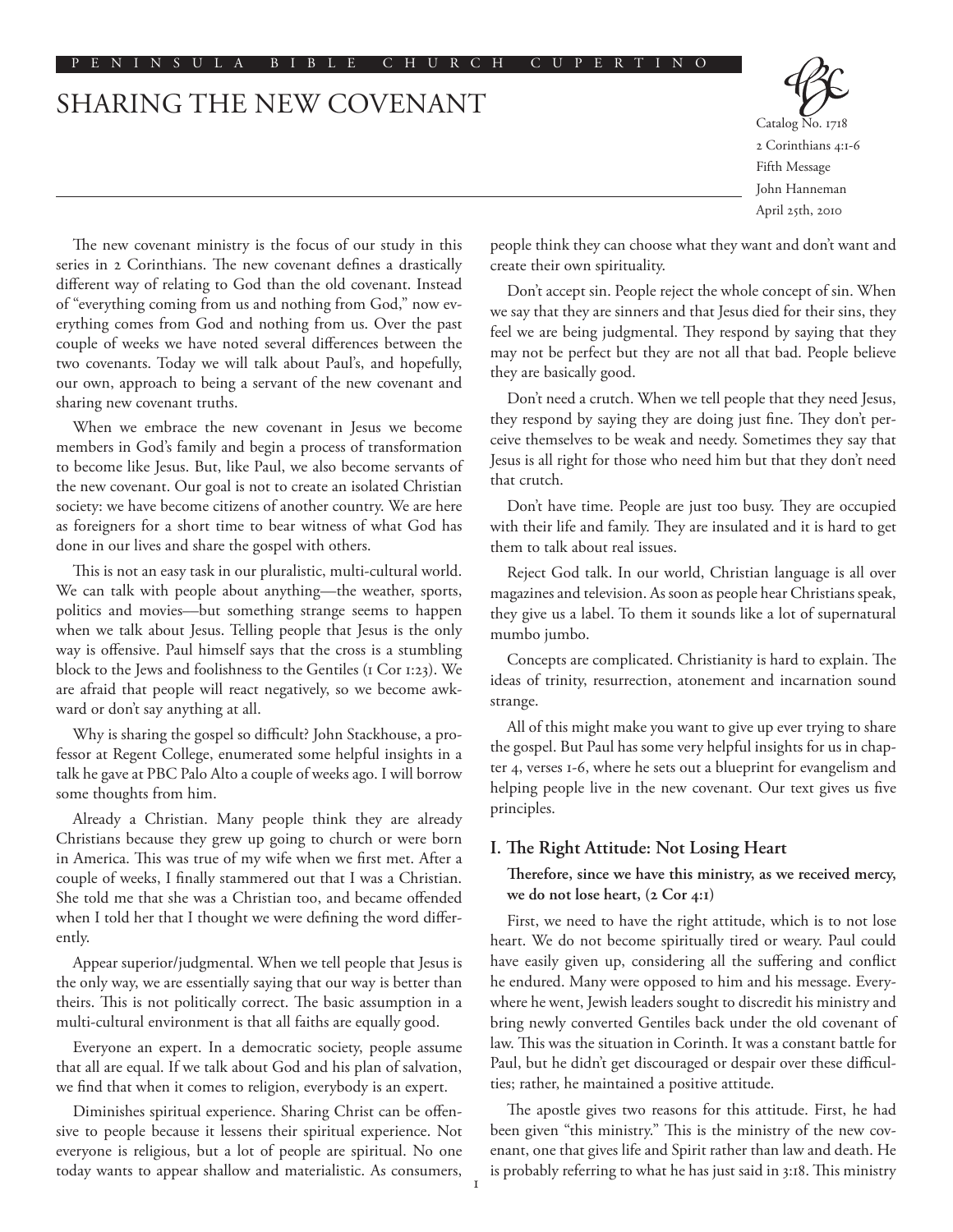transforms people's lives into Christ-likeness, reflecting the glory of God.

The second reason Paul doesn't lose heart is because the new covenant is based on God's mercy and compassion. Paul had experienced this mercy personally while he was an enemy of the gospel. He wrote to Timothy: "even though I was formerly a blasphemer and a persecutor and a violent aggressor. Yet I was shown mercy because I acted ignorantly in unbelief. … Yet for this reason I found mercy, so that in me as the foremost, Jesus Christ might demonstrate His perfect patience as an example for those who would believe in Him for eternal life" (1 Tim 1:13, 16).

My oldest daughter swam competitively when she was growing up, and I sold advertisements to local businesses to raise money to support her. I was turned down on many occasions but I never got discouraged. I had a personal interest in my daughter. I believed in her and she was worth all my efforts. A salesman with a good product will never get discouraged, even in tough times, because he knows that the product sells itself.

As servants of the new covenant we aren't selling anything, but we have something wonderful to share. In the process we will face rejection and conflict. We will be misunderstood and mislabeled. Relationships with family and friends might become awkward. We will offend some. We should expect this kind of reaction but we can keep a positive attitude because we have something to share that is life saving and life changing.

# **II. The Right Method: Renouncing and Recommending**

**but we have renounced the things hidden because of shame, not walking in craftiness or adulterating the word of God, but by the manifestation of truth commending ourselves to every man's conscience in the sight of God. (2:2)**

The second principle has to do with our approach to sharing the new covenant. Renouncing and commending summarize Paul's methodology. He sets out both a negative and positive aspect of how he goes about his work as an apostle.

On the negative side, Paul refuses to employ devious means to win converts. He "renounced the things hidden because of shame." The ESV puts it this way: "But we have renounced disgraceful, underhanded ways. We refuse to practice cunning or to tamper with God's word." Renounce means to disown, forbid or give up as a habit or practice. Paul refuses to practice hidden, shameful tactics. These hidden things include craftiness and adulterating the word of God.

Craftiness means cunning, trickery, guile and deception. It involves setting a trap or baiting people into something. Craftiness in evangelism includes using gimmicks or false pretenses to get people in the door. Adulterating the word of God means to tamper or corrupt the word. It implies mixing in impure substances that would distort the purity of the gospel. Paul is probably referring to those in Corinth who were "peddling the word of God," a phrase he used in chapter 2. Later in chapter 11 he will call them false apostles and deceitful workers. For Paul, the issue may well have involved underhanded ways of seeking money.

Sadly, the religious world we live in today is no different from the world of Paul's day: it is full of tricksters and deceivers. Religious leaders and spiritual gurus resort to all sorts of gimmicks and schemes to sell their products, attract loyal followers and gain financial resources. Church leaders rely on catchy slogans. They go to conferences on how better to market their church. Pastors study books about successful management techniques rather than going deep in the word of God. Even well meaning Christians can subtly adopt the ways of the consumerist society simply because everyone else is doing it and this is the way the world operates. Paul refuses to cross the line into questionable methods of sharing the gospel, and we should too.

What he is committed to is "commending himself by the manifestation of the truth to every man's conscience." His method is simply to make visible the truth of the gospel, to hold this up next to another's conscience without relying on tricks and gimmicks. But he also commends himself. He invites people in and shows them his life. He allows others to see first-hand how God had changed him. And he does this in the sight of God, aware that God is present and watching.

This is such a helpful truth for us. We think we have to come up with some spectacular argument to win someone to Christ, or we have to water down the truth to make it more palatable. We resort to arm-twisting and threats. We try to scare people into the kingdom. But we don't have to do any of that. We simply share the truth of the gospel and let others see how the new covenant has affected our lives. Hopefully what they see in us will influence them to ask about God.

When I met my wife, she was not a Christian, nor was anyone in her family. Shortly after we met, Liz did come to Christ. Her family became concerned. They wondered about this strange young man who was taking her to church. Early on we had some heated debates about God. They would have liked to send me back to Nebraska. But eventually they observed how Liz and I lived and they met our friends. Over the years, every person in her family embraced God to some degree. After some very difficult years, her mother began going to PBC Palo Alto. She accepted Christ and joined a women's Bible study. She became my biggest fan.

As a young Christian, working as an engineer, I felt pressured to share the gospel. Conversations about God and religion and church seemed to abound in the workplace. In such a setting I would break out in a sweat and feel the pressure of coming up with a great one-liner that would win the day for Christ. But that approach never seemed to work. Finally, I realized that all I had to do was speak truth, plain truth. One of the most effective ways of doing this was sharing the truth of the gospel in my life. Instead of telling people what they needed to do, I simply told them what happened to me and how I came to believe in Christ. When you use the "I" word instead of the "You" word, it sets people at ease and allows them to listen.

## **III. The Realistic Obstacle: A Powerful Enemy**

**And even if our gospel is veiled, it is veiled to those who are perishing, in whose case the god of this world has blinded the minds of the unbelieving so that they might not see the**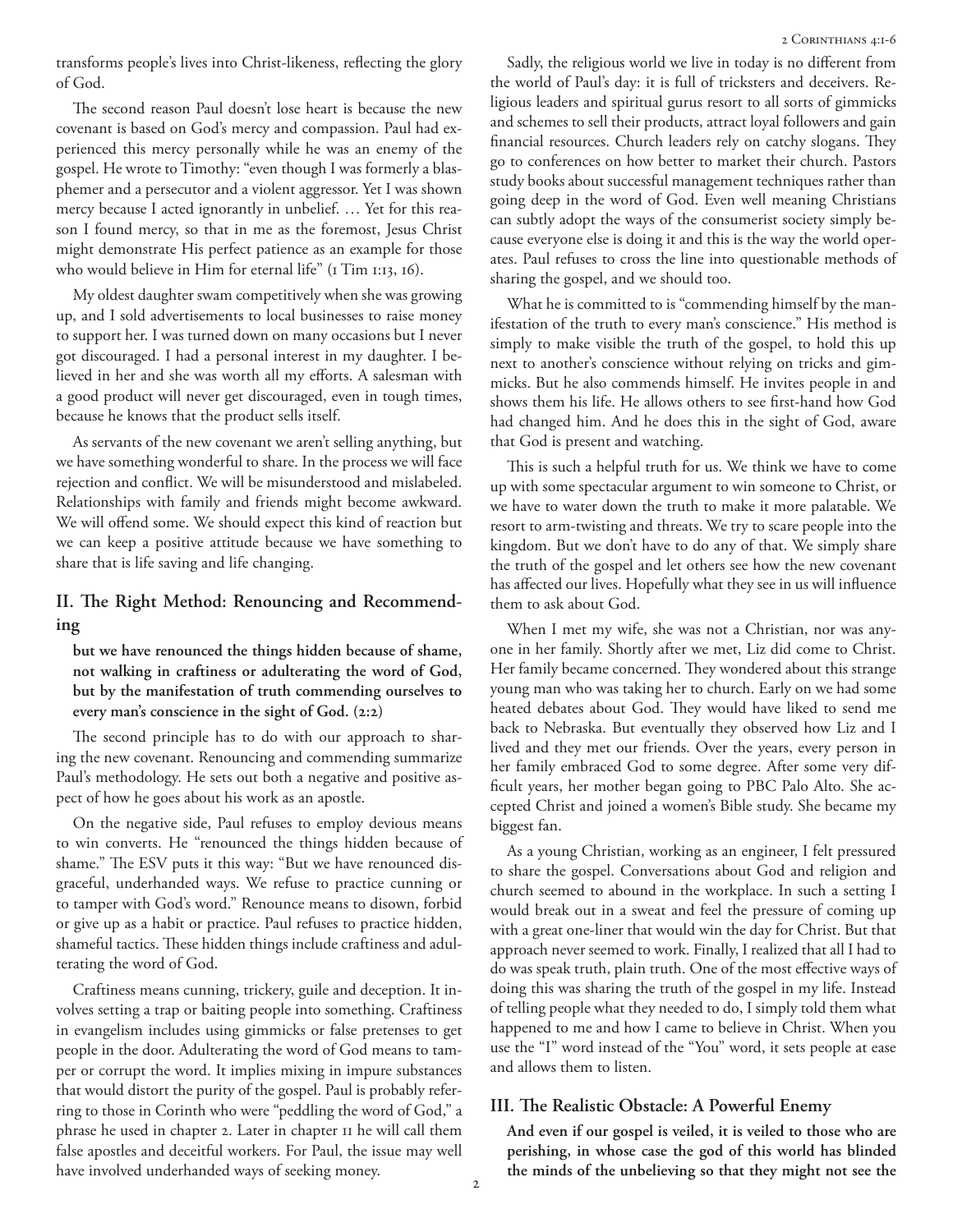#### Sharing The New Covenant

# **light of the gospel of the glory of Christ, who is the image of God. (2:3-4)**

The third truth we must be aware of is that when it comes to sharing the new covenant, there is an enemy, the "god of this age." He is the devil, who "prowls around like a roaring lion seeking someone to devour" (1 Pet 5:8). He is a liar and a murderer and has been so since the beginning.

Satan's method is to blind the minds of people so that they can't see the light of the gospel of the glory of Christ, who is the image of God. "The Light has come into the world, and men loved the darkness rather than the Light" (John 3:19). This is what Satan is trying to do: keep people in the dark.

Here Paul alludes to something he said in chapter 2, that we are a fragrance of Christ to those who are being saved and those who are perishing, an aroma of life to life and death to death. There are only two camps of people in the world: those in the process of being saved and those who are perishing. There is no third camp for really nice people.

Paul also refers to the veil that he referred to in chapter 3 that lies over the old covenant so that people cannot see the temporary nature of its glory, and that it points to the permanent glory of the new covenant in Christ. The veil that concealed the truth from the Jews in the past is now extended to the Gentiles in the present. Spiritual blindness is now universal and demonic.

But notice that if there is a veil, it affects only the ones who are perishing. Satan can only blind the minds of the ones who will never believe. The implication is that the devil has no influence over those who are being saved, i.e., God's chosen, God's elect. This means that even though we have an enemy, he is not of equal power and authority with God. God and Satan are not fighting it out to see how many people they can get in their camp. Satan is a tool of God. He can only influence those whom God has not chosen.

Paul is a realist. He knows that not everyone will respond to his ministry of the new covenant. There is an enemy that works to create mental darkness and disorder so that people cannot see the light or the truth of the gospel. But he also knows that Satan has limited powers.

This is very helpful for us. There is an enemy who blinds the minds of the unbelieving. This explains why people can't see and understand the truth that is so obvious to us and why they don't want to talk about Jesus or are closed to spiritual things. But we don't know who is being saved and who is perishing. For some, the veil will always hide the glory of God in Christ, but there are others who will hear the truth and respond.

## **IV. The Right Message: Jesus is Lord**

## **For we do not preach ourselves but Christ Jesus as Lord, and ourselves as your bond-servants for Jesus' sake. (2:5)**

The fourth guideline for sharing the new covenant pertains to the message. Paul wants to make his message clear. Jesus is Lord––and he is not! Proclaiming Jesus as Lord means that Jesus is deity and identifies him with Yahweh, the God of Israel in the OT. Jesus fully reveals the glory of God. He is the image of the invisible God. Philippians declares that Jesus existed in the form of God, but he emptied himself and took the form of a slave and became obedient to death. But God "highly exalted Him, and bestowed on Him the name which is above every name, so that at the name of Jesus EVERY KNEE WILL BOW, of those who are in heaven and on earth and under the earth, and that every tongue will confess that Jesus Christ is Lord, to the glory of God the Father" (Phil 2:9-11).

Jesus was fully human. He is a wonderful example of how to live. He was a good teacher and full of wisdom. He was tempted and suffered as man. But he is much more than that. He is also fully divine. English mountain climber George Mallory said of Mt. Everest: "Lord of all, vast in unchallenged and isolated supremacy." Mt. Everest is not Lord. This is a term reserved for Jesus alone. He is King of kings and Lord of lords.

This is the Christian message. We do not preach that Jesus will make life wonderful and solve all our problems instantly. The confession is this: "if you confess with your mouth Jesus as Lord, and believe in your heart that God raised Him from the dead, you will be saved" (Rom 10:9).

This is why the gospel is so offensive––the fact that Jesus is Lord and he is the only way. But what we need to understand is that Jesus is the only one who can set things right. He had to be fully human because the problem of sin is a human problem. And he has to be God because the solution had to come from outside of this world. When we say that Jesus is the only way, we are not saying he is better than all the others. There are no others. Jesus is in a class by himself. He is the only one we need to be Lord and Savior.

Paul also wants to make his own identity clear. He is a servant or slave for Jesus' sake––a contrast to the super apostles in Corinth who claimed superior status. They were trying to convince the Corinthians that they shouldn't follow Paul, since the apostle was always being made to suffer. Rather, the Corinthians should follow the super apostles because they demonstrated their superiority through extraordinary powers.

Paul is a slave of the One who became a slave for our sake. This is our identity as well. We too are servants of the new covenant. We are not seeking position or status in God's kingdom. We are not the authority over people's lives. We are simply offering life in Jesus, pointing to him as Lord. Jesus made this clear to his disciples: "You know that those who are recognized as rulers of the Gentiles lord it over them; and their great men exercise authority over them. But it is not this way among you, but whoever wishes to become great among you shall be your servant; and whoever wishes to be first among you shall be slave of all. For even the Son of Man did not come to be served, but to serve, and to give His life a ransom for many" (Mark 10:42-45).

# **V. The Right Miracle: "Let There be Light"**

**For God, who said, "Light shall shine out of darkness," is the One who has shone in our hearts to give the Light of the knowledge of the glory of God in the face of Christ. (2:6)**

Finally, Paul says that salvation is a creative act by God. He is referring to the story of creation in Genesis: "In the beginning